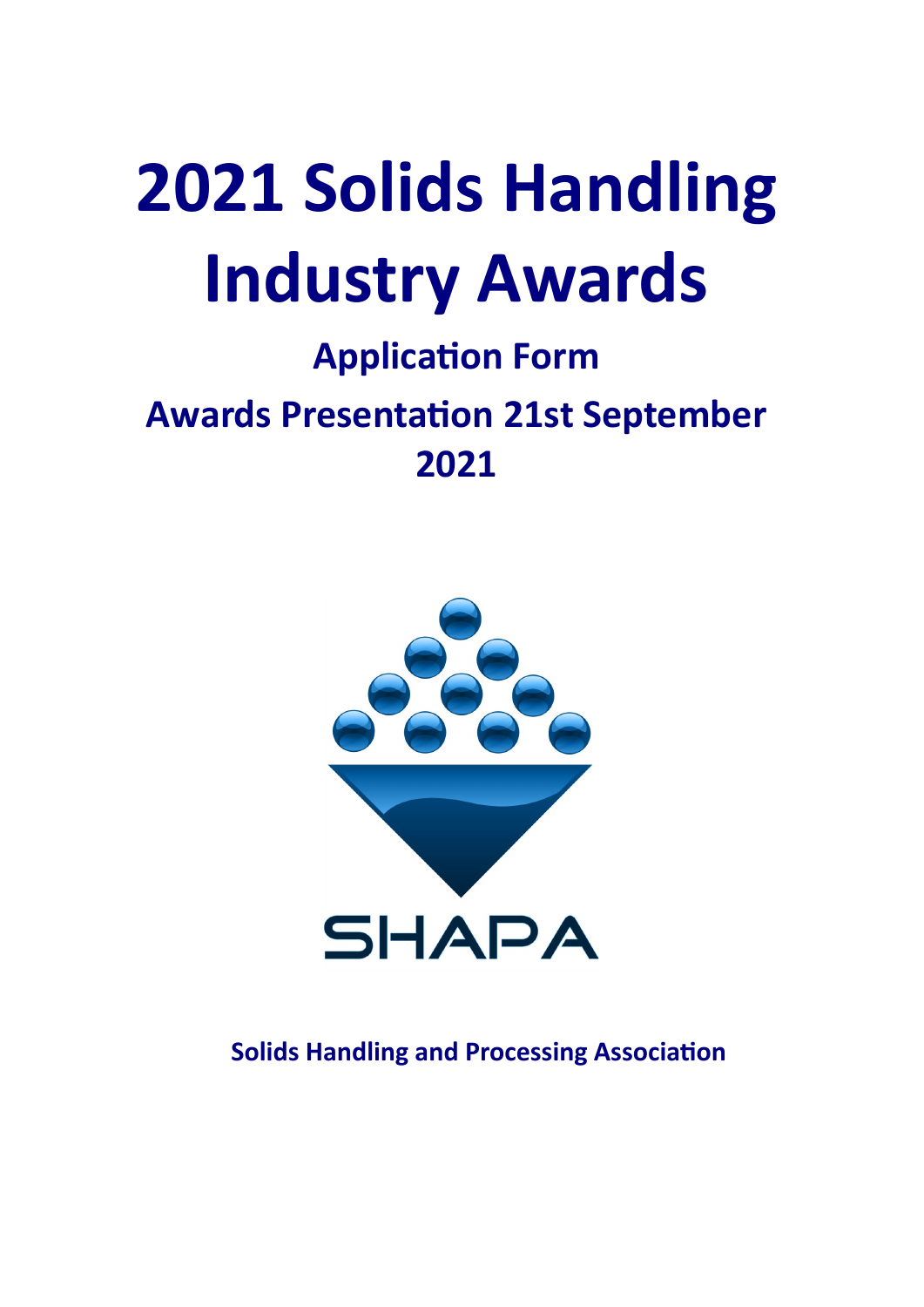

# **2021 Solids Handling Industry Awards Application Form**

**Closing Date 28/02/21**

**Please briefly explain your reasons for your company's application. Further details are to be provided to demonstrate the validity and provide sufficient evidence for the judges to assess the application. The supporting documentation should be no more than three A4 pages in length.** 

**…………………………………………………………………………………………………………………………………………………………… …………………………………………………………………………………………………………………………………………………………… …………………………………………………………………………………………………………………………………………………………… …………………………………………………………………………………………………………………………………………………………… ………………………………………….................................................................................................................... ...............................................................................................................................................................**

**Each application must comply with the awards criteria and the rules set out in this application form and be signed by a Director of the Company.** 

| Email |                                                                                         |
|-------|-----------------------------------------------------------------------------------------|
|       | Please email the completed form to info@shapa.co.uk or Post to SHAPA, 8 Beagle Spinney, |
|       | <b>Stamford Bridge, York, YO41 1BE</b>                                                  |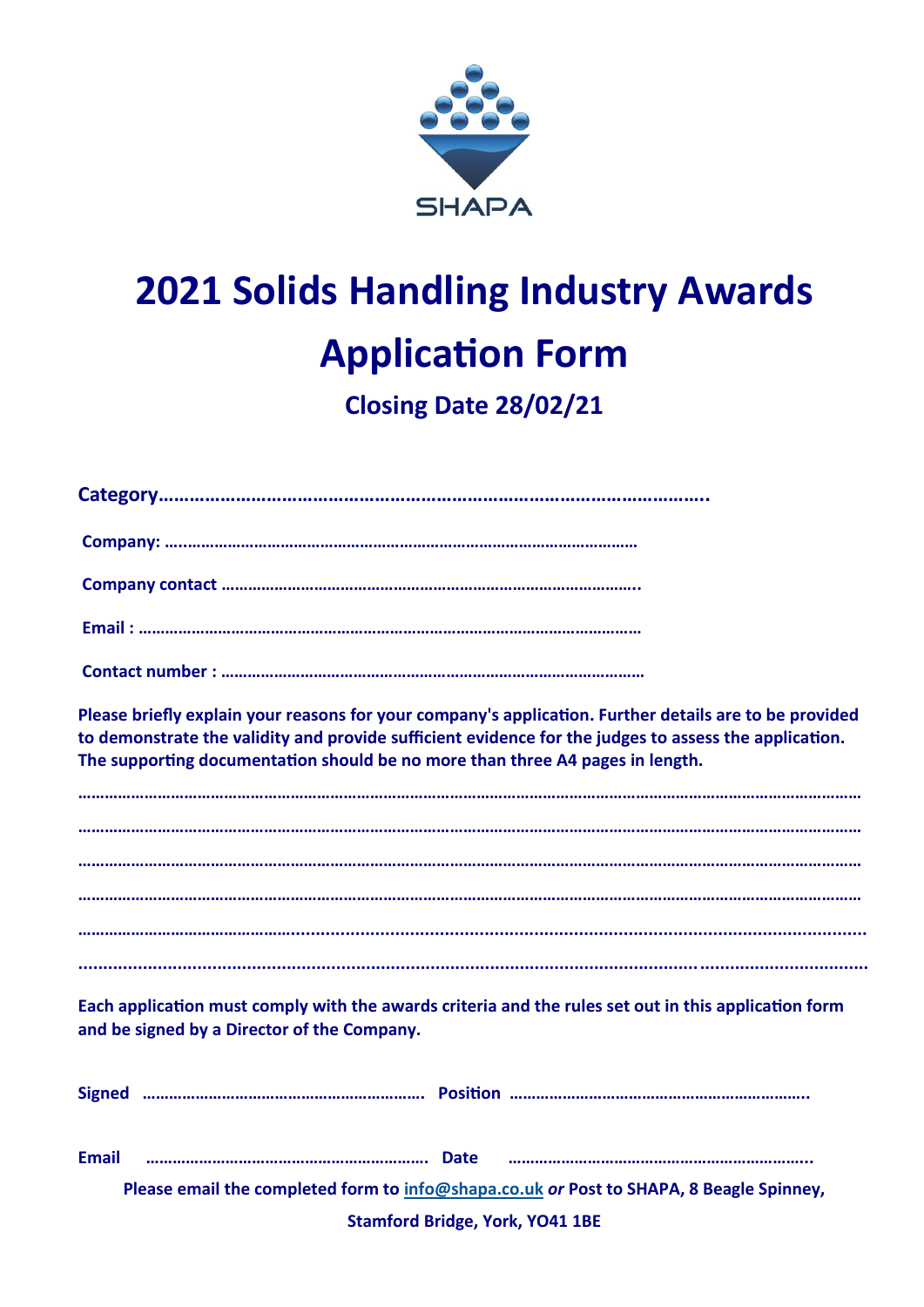

### **Solids Handling and Processing Industry Awards 2021 Awards Criteria**

**Export Award**. To be awarded to the organisation which has achieved a step change in their export activities, either by a percentage increase in exports or success in opening up new market(s). Award criteria:-

- Achievement(s) relative to the size of the organisation
- Increased export sales across several markets or in one market, demonstrated by relevant sales figures (confidentiality will be respected).
- A simple narrative explaining how this has been achieved
- Consideration will be given to new, imaginative or bold actions or specific activities that have resulted in export achievements.

**The Innovation Award**. To be awarded to the organisation/collaborating organisations responsible for introducing a new product or service, or substantial modification to an existing product or service. Award criteria:-

- Achievement(s) relative to the size of the organisation
- Innovation or innovative thinking, eg in design or application

**The Newcomer Award.** To be awarded to an individual who has contributed to the Member Company / organisation or developed in the field of bulk solids handling

- Contribution(s) in areas such as sales, design, innovation, apprenticeship or further studies that has/have greatly benefited themselves, their company or organisation.
- A simple narrative explaining how this has been achieved

**Shapa Company of the Year.** To be awarded on the basis of achievements, either through sales success or best practice. Award criteria:-

- Achievement(s) relative to the size of the organisation
- Increased sales
- Recognition for best practice
- Health and safety
- Resilience through Covid